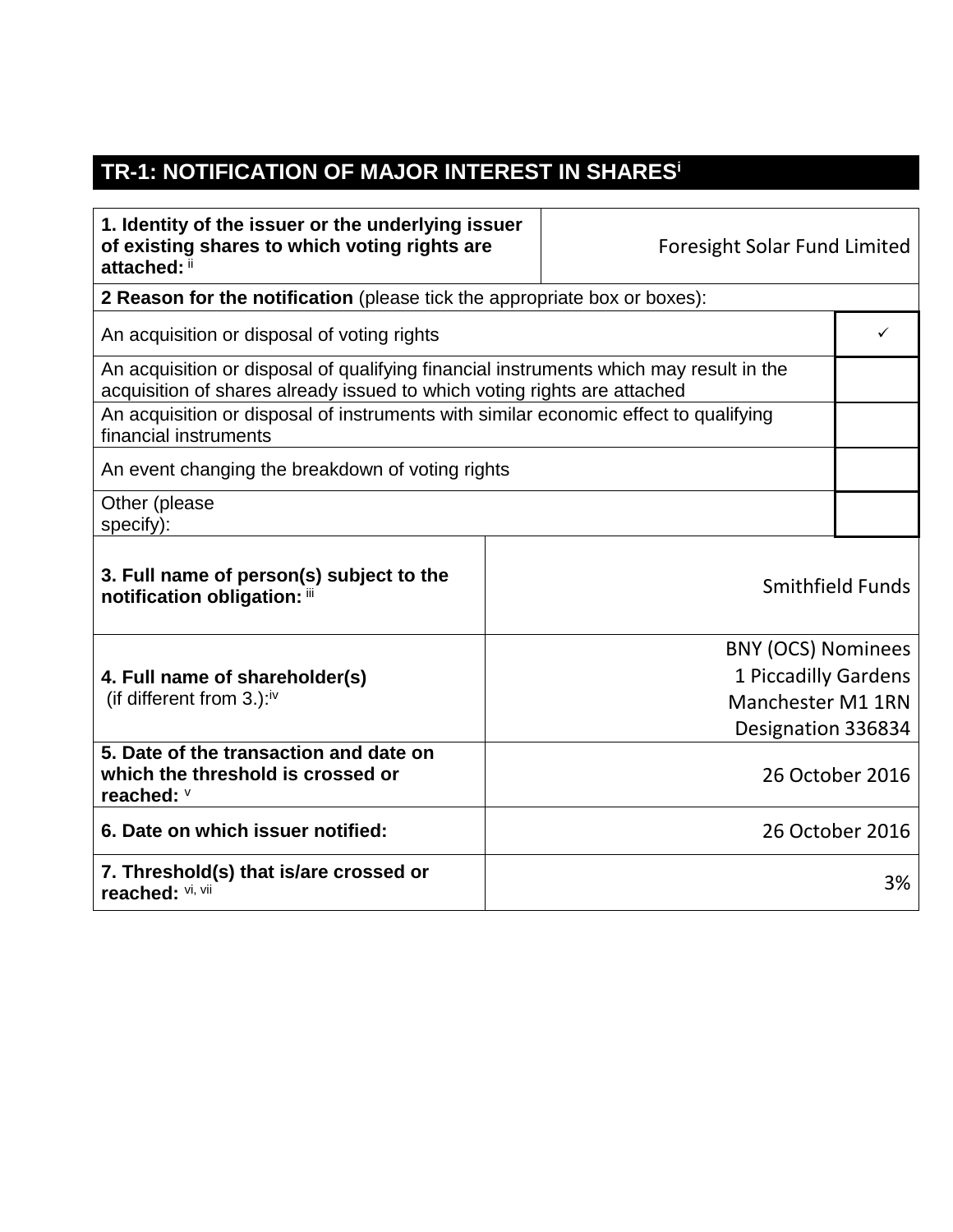| 8. Notified details:                         |                                                               |                     |                                                      |                                   |               |                      |  |
|----------------------------------------------|---------------------------------------------------------------|---------------------|------------------------------------------------------|-----------------------------------|---------------|----------------------|--|
| A: Voting rights attached to shares viii, ix |                                                               |                     |                                                      |                                   |               |                      |  |
| Class/type of<br>shares                      | <b>Situation previous</b><br>to the triggering<br>transaction |                     | Resulting situation after the triggering transaction |                                   |               |                      |  |
| if possible using<br>the ISIN CODE           | <b>Number</b><br>οf                                           | <b>Number</b><br>Οf |                                                      | <b>Number of voting</b><br>rights |               | % of voting rights x |  |
| <b>Shares</b>                                | Voting<br><b>Rights</b>                                       | <b>Direct</b>       | Direct <sup>xi</sup>                                 | Indirect <b>xii</b>               | <b>Direct</b> | <b>Indirect</b>      |  |
| <b>Ordinary Shares</b><br>JE00BD3QJR55       | 9,407,227                                                     | 9,407,227           | 9,407,227                                            | 9,407,227                         |               | 2.76%                |  |

| <b>B: Qualifying Financial Instruments</b>           |                                |                                           |                                                                                                           |                       |  |
|------------------------------------------------------|--------------------------------|-------------------------------------------|-----------------------------------------------------------------------------------------------------------|-----------------------|--|
| Resulting situation after the triggering transaction |                                |                                           |                                                                                                           |                       |  |
| <b>Type of financial</b><br>instrument               | <b>Expiration</b><br>date xiii | Exercise/<br><b>Conversion Period Xiv</b> | <b>Number of voting</b><br>rights that may be<br>acquired if the<br>instrument is<br>exercised/converted. | % of voting<br>rights |  |
|                                                      |                                |                                           |                                                                                                           |                       |  |

| C: Financial Instruments with similar economic effect to Qualifying Financial Instruments<br>xv, xvi |                          |                                |                                                |                                                        |                                  |              |
|------------------------------------------------------------------------------------------------------|--------------------------|--------------------------------|------------------------------------------------|--------------------------------------------------------|----------------------------------|--------------|
| Resulting situation after the triggering transaction                                                 |                          |                                |                                                |                                                        |                                  |              |
| <b>Type of financial</b><br>instrument                                                               | <b>Exercise</b><br>price | <b>Expiration</b><br>date xvii | Exercise/<br><b>Conversion</b><br>period xviii | <b>Number of voting rights</b><br>instrument refers to | % of voting rights $x$ ix,<br>XX |              |
|                                                                                                      |                          |                                |                                                |                                                        | <b>Nominal</b>                   | <b>Delta</b> |
|                                                                                                      |                          |                                |                                                |                                                        |                                  |              |

| Total (A+B+C)                  |                             |  |
|--------------------------------|-----------------------------|--|
| <b>Number of voting rights</b> | Percentage of voting rights |  |
| 9,407,227                      | 2.76%                       |  |